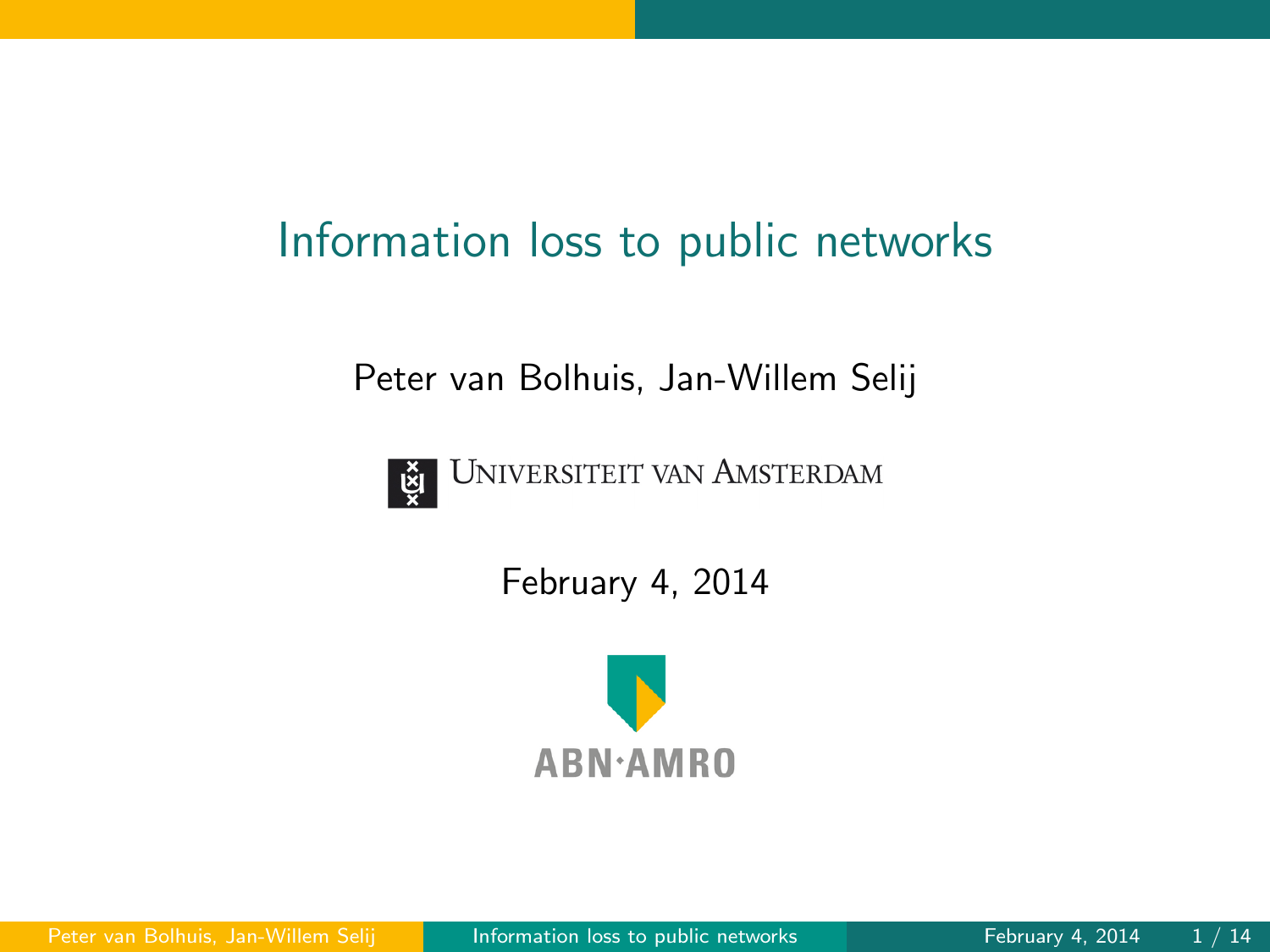#### **[Intro](#page-2-0)**

- [Research questions](#page-3-0)
- [Expected results](#page-4-0)
- 4 [Methods and approach](#page-5-0)
- 5 [Experiments and data gathering](#page-6-0)
- 6 [Findings and Analysis](#page-7-0)
	- [Proxy Data](#page-7-0)
	- **•** [Keywords](#page-9-0)
	- **[Google Hacking](#page-12-0)**
	- **[Other Online Detection](#page-18-0)**

#### <span id="page-1-0"></span>**[Conclusion](#page-19-0)**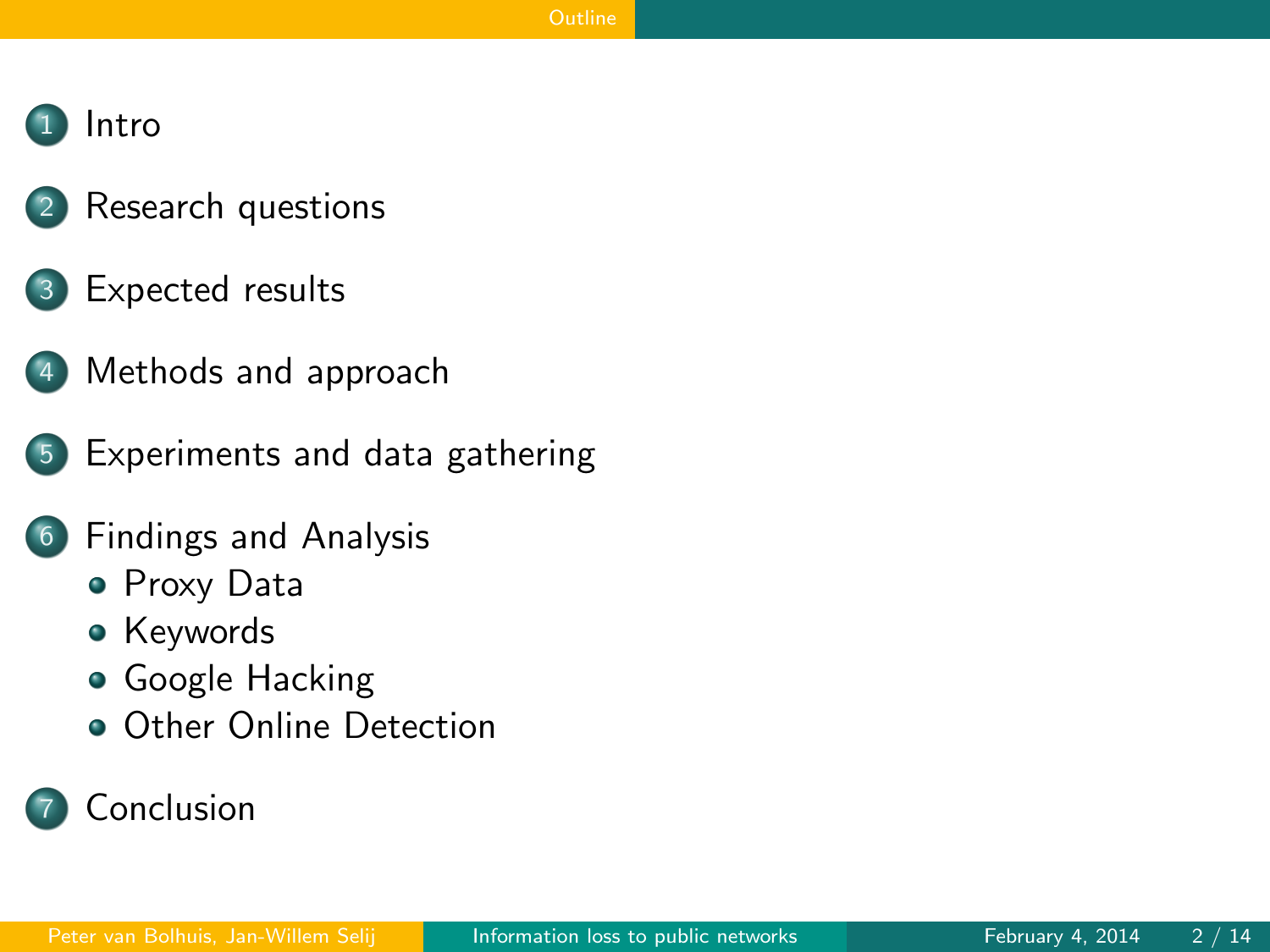#### Intro

- Solutions that allow users to create, modify and share files on the internet have greatly increased the past few years.
- Require little to no integration, easy to use, publicly accessible.
- But also makes it easier to store data on a server one or a company doesn't own...

<span id="page-2-0"></span>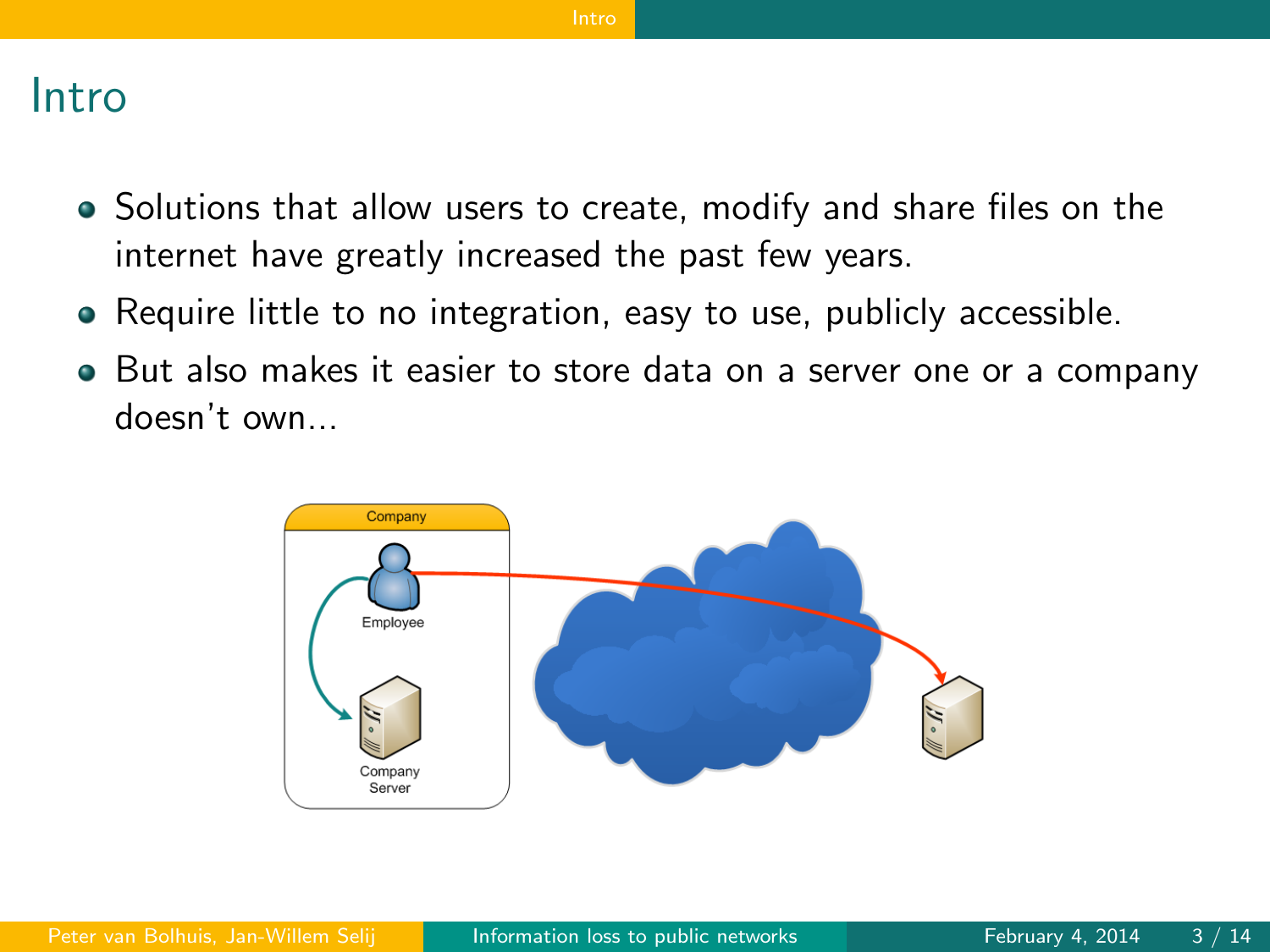#### Research questions

- How can confidential company data efficiently be detected on the most popular services, based on extracted company usage information?
- What online services pose the highest risk for loss of confidential data?

<span id="page-3-0"></span>There has been done some related work, namely on the prevention of data loss and watermarking information.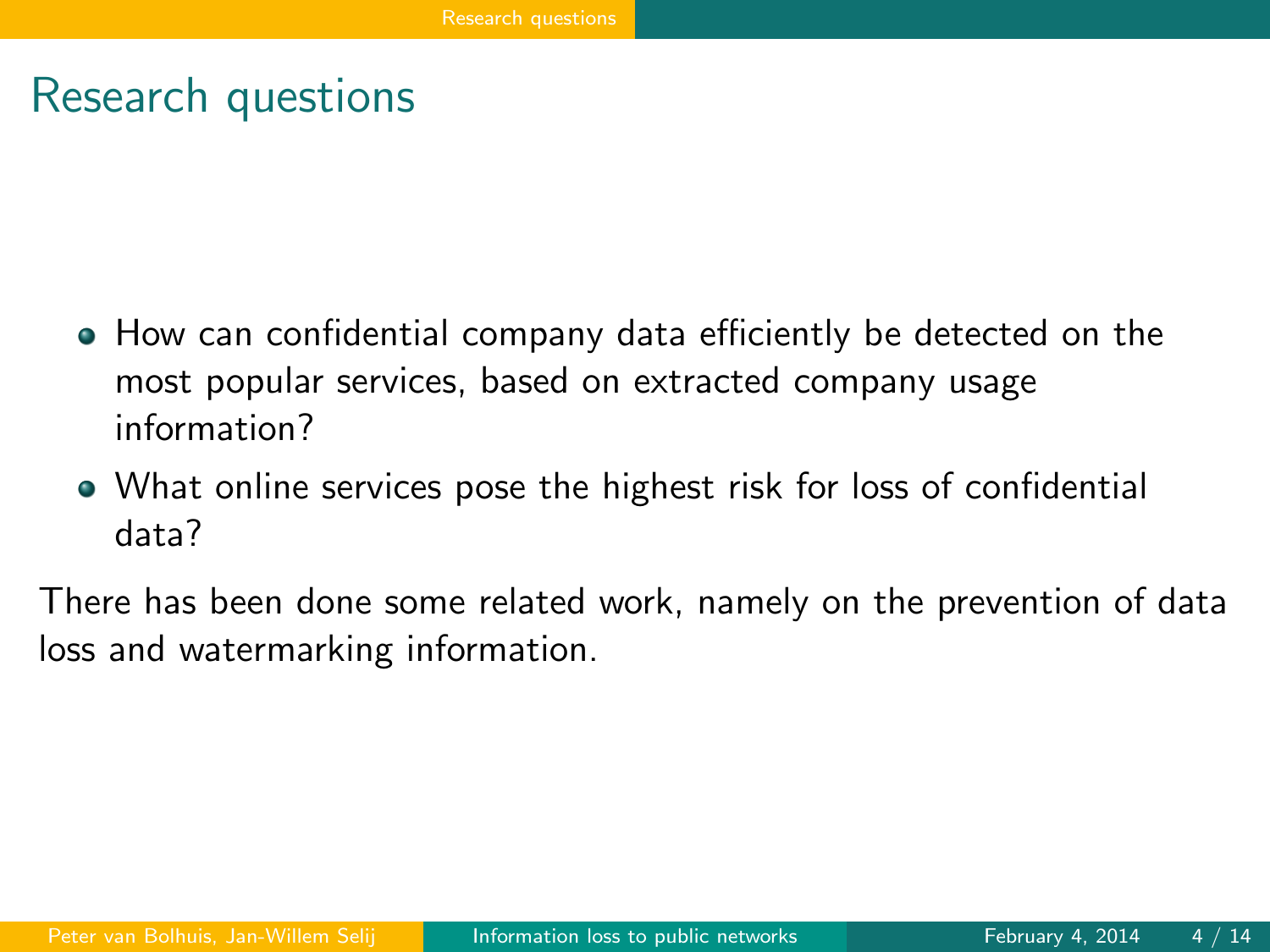#### Expected results

Confidential data loss to:

- File sharing sites
	- Such as Dropbox, Mediafire, 4Shared, Zippyshare, ...
- Text sharing sites
	- Such as Pastebin, Paste2, Pastie, dpaste, ...
- Social media
- Office in the cloud
	- Such as Office 365, Google Docs, Evernote, Prezi...
- <span id="page-4-0"></span>Personal storage, such as a NAS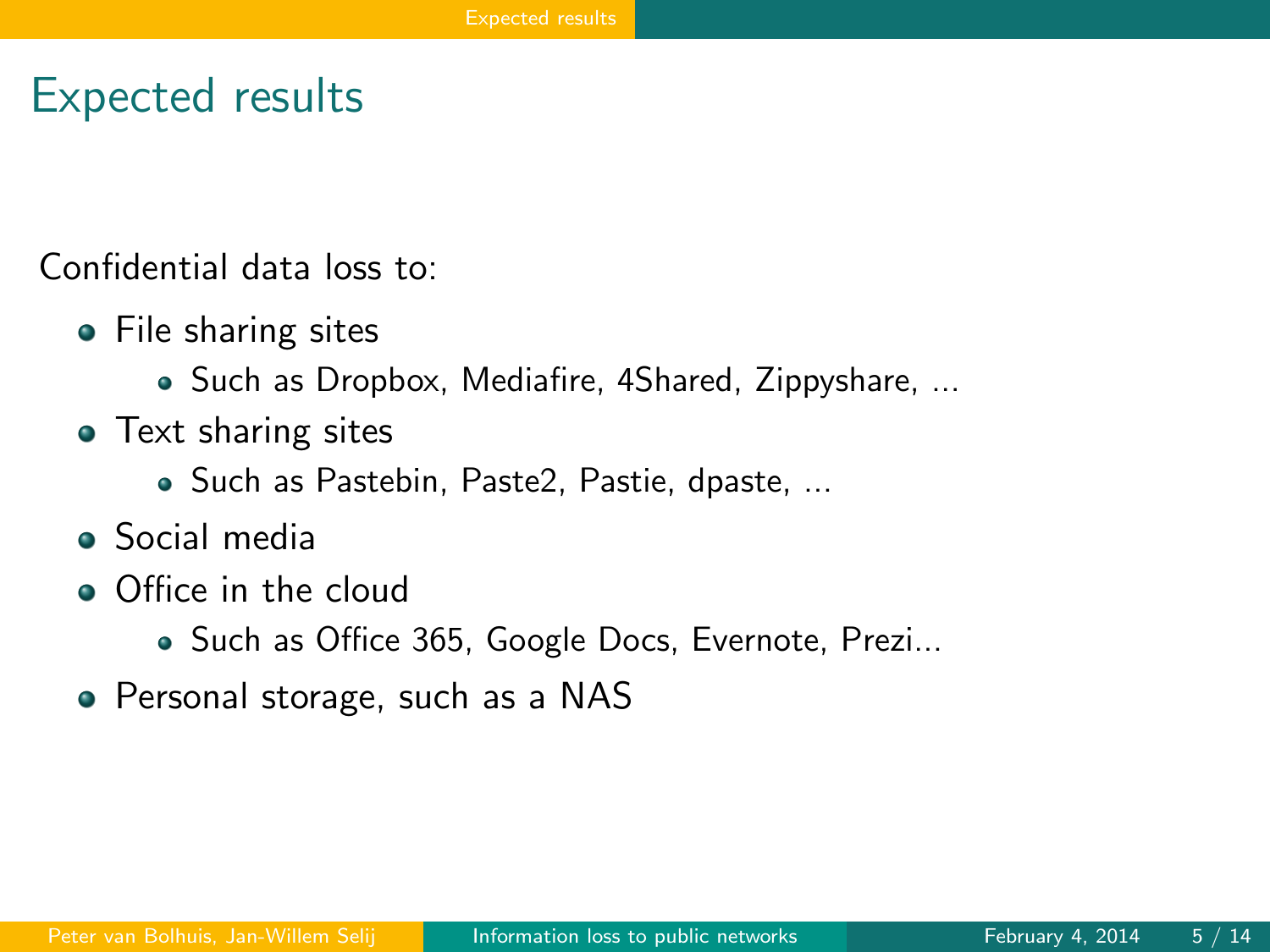#### Methods and approach

- **•** Determine most-used services
- Determine keywords and identifiers for data
- <span id="page-5-0"></span>Develop a method for searching each used service type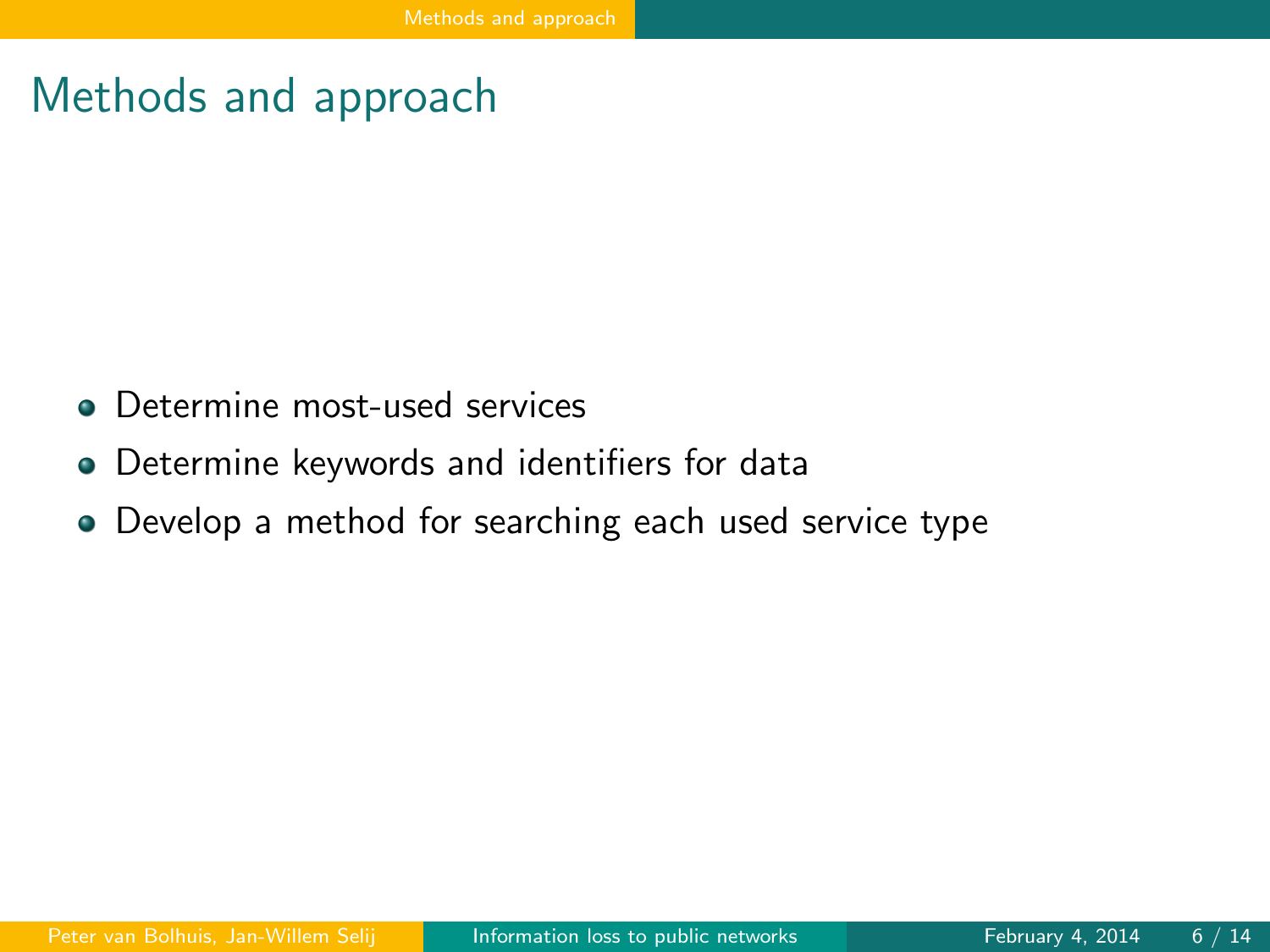## Experiments and data gathering

- <span id="page-6-0"></span>ABN AMRO offered us some insight to the proxy logs for about 23,500 employees.
	- Of which 80% are Dutch.
	- Representable for large Dutch companies.
	- Created a query to run daily, for a week
	- Only requests >50KiB
	- Created a script to aggregate this data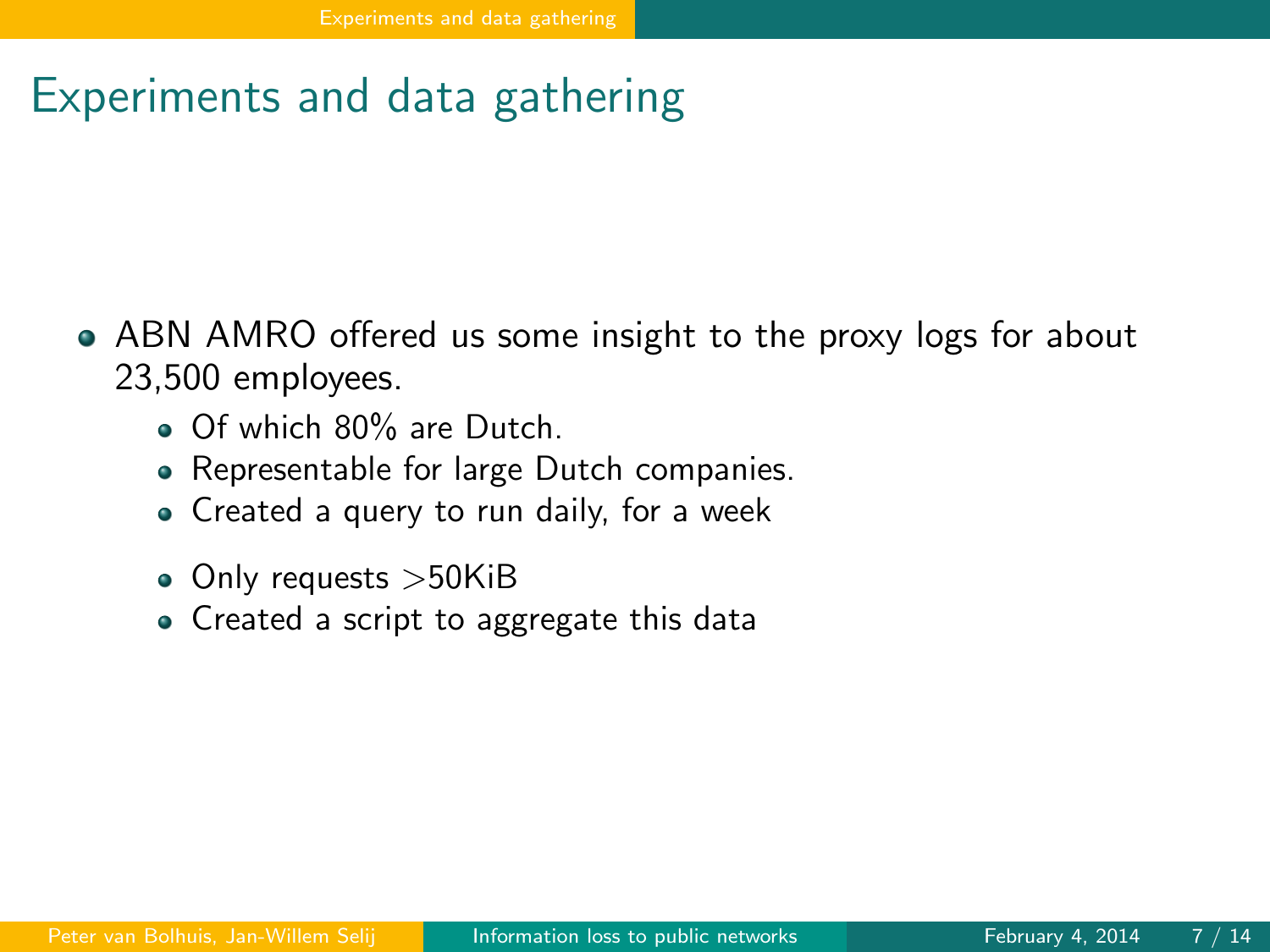#### Proxy Data



Figure : Outgoing network traffic aggregated by domain (1 week)

Peter van Bolhuis, Jan-Willem Selij | [Information loss to public networks](#page-0-0) | February 4, 2014 8 / 14

<span id="page-7-0"></span>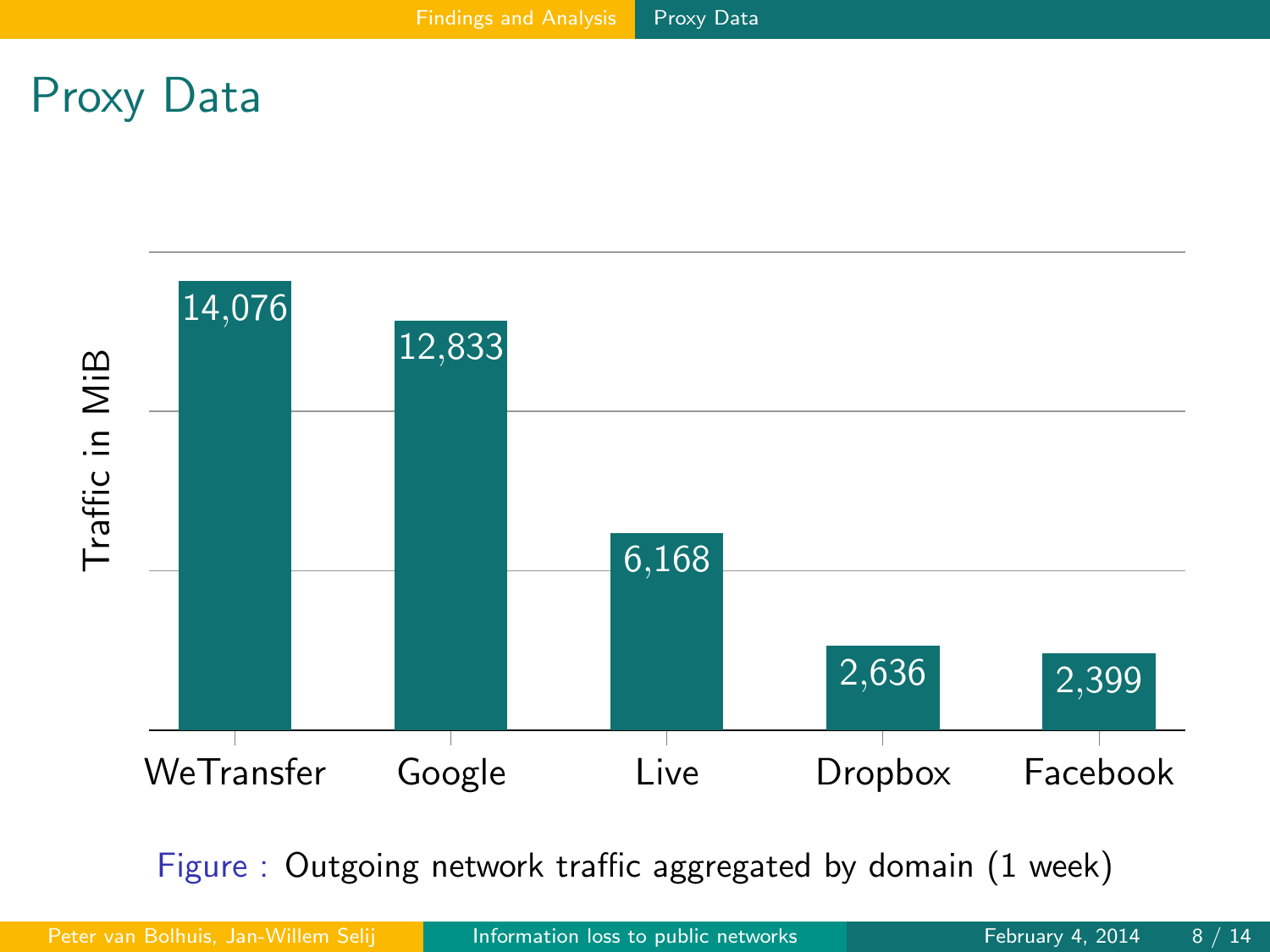#### Proxy Data



<span id="page-8-0"></span>Figure : Google sub-domains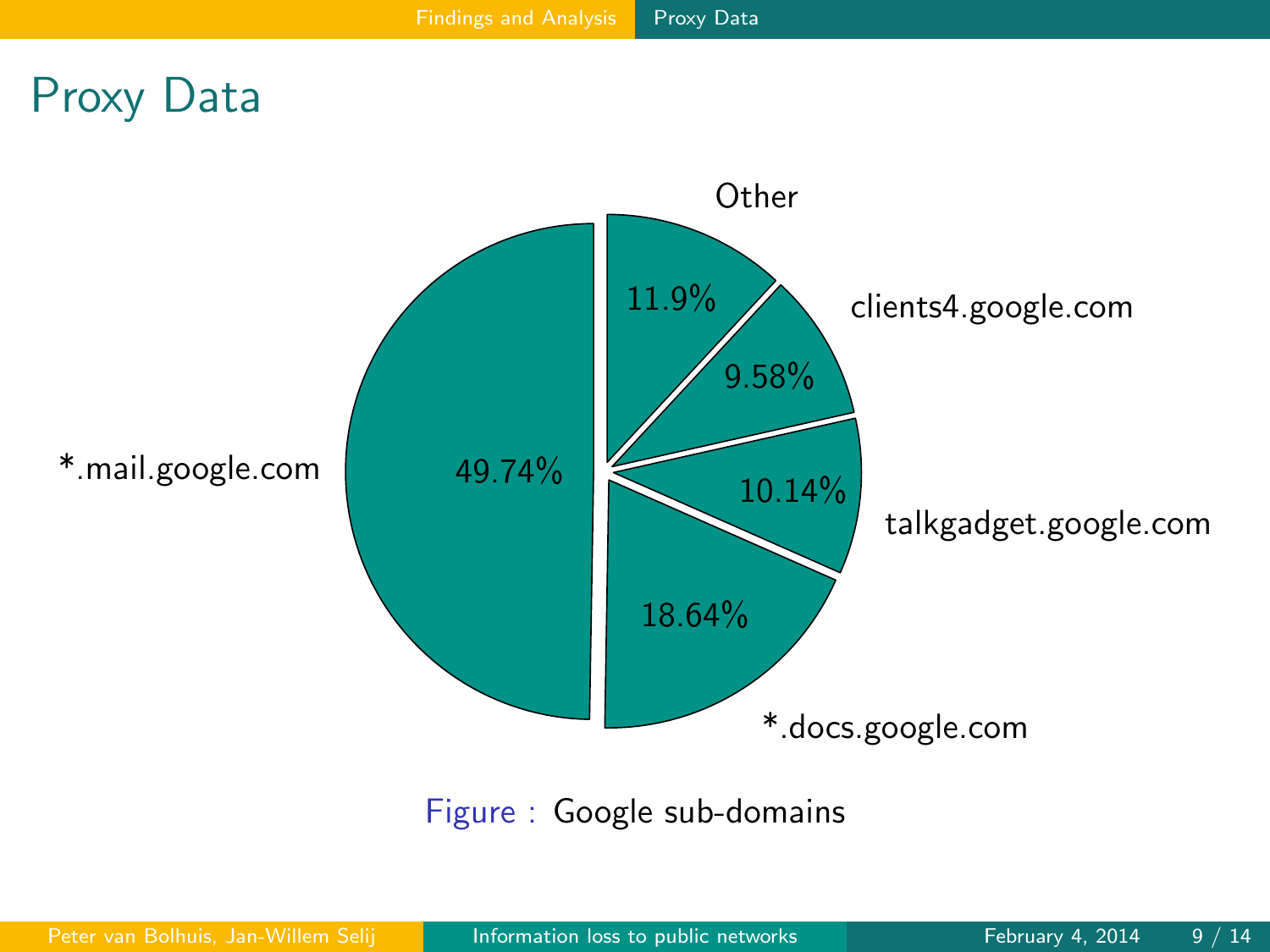#### Keywords

Using data from DLP system

#### <span id="page-9-0"></span>Looking at disclaimers of confidential files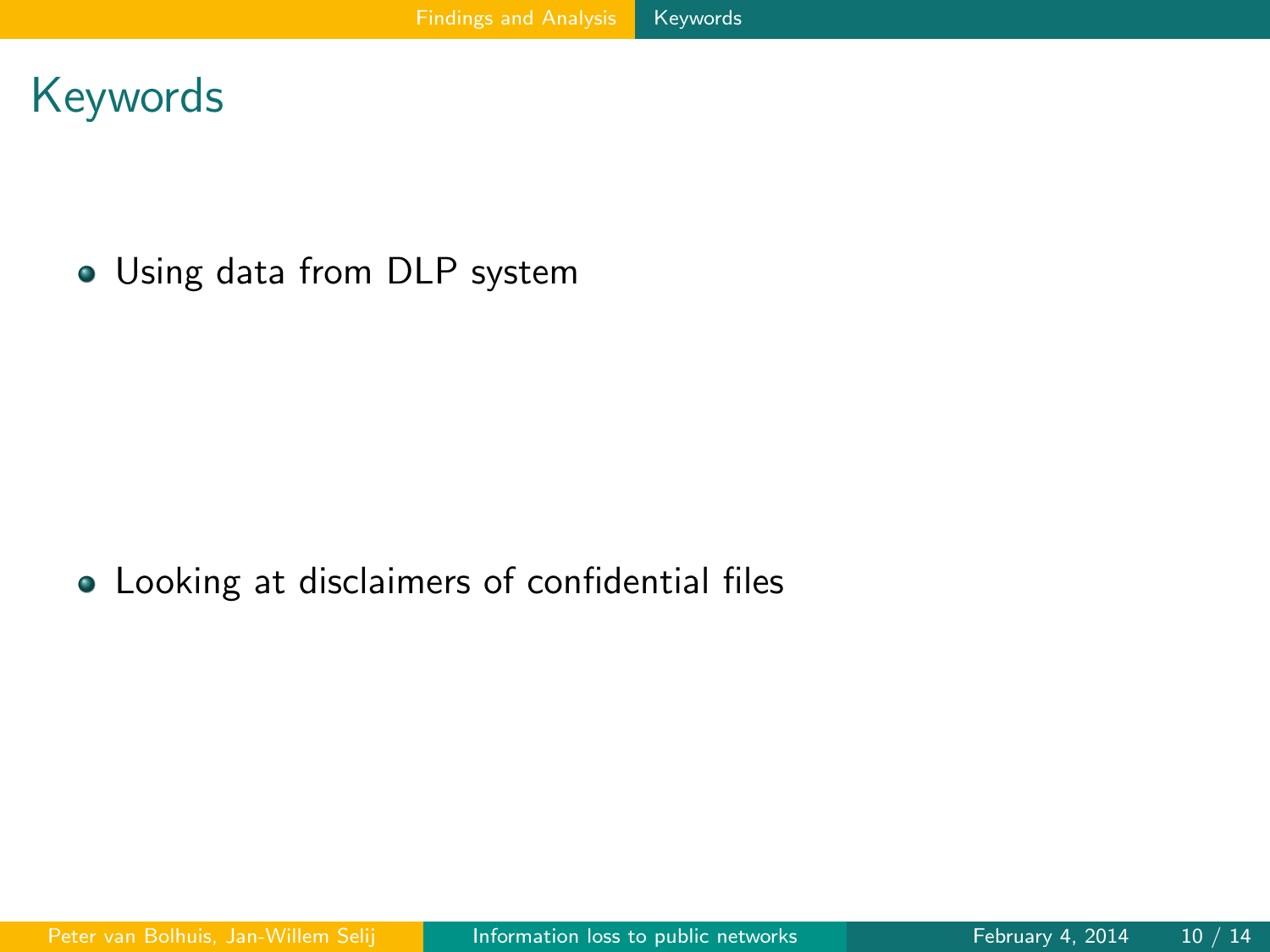# Keywords

• Using data from DLP system

- Proprietary
- Trade secret
- Internal use only
- Not for distribution
- Various terms specific to departments
- <span id="page-10-0"></span>Various regular expressions
- Looking at disclaimers of confidential files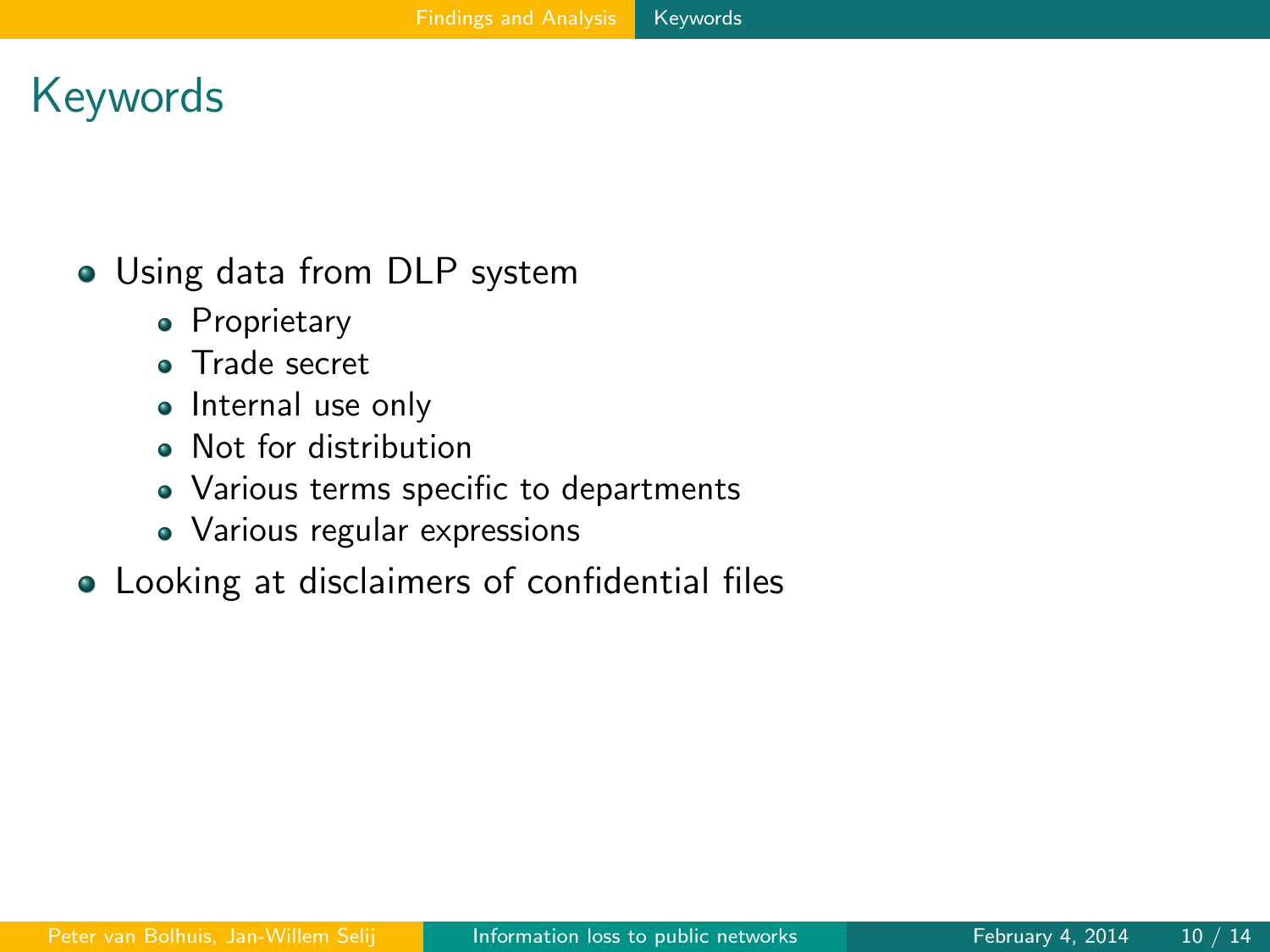# Keywords

• Using data from DLP system

- **•** Proprietary
- Trade secret
- Internal use only
- Not for distribution
- Various terms specific to departments
- <span id="page-11-0"></span>Various regular expressions
- Looking at disclaimers of confidential files
	- **Confidential**
	- **Classified**
	- **Strictly Personal**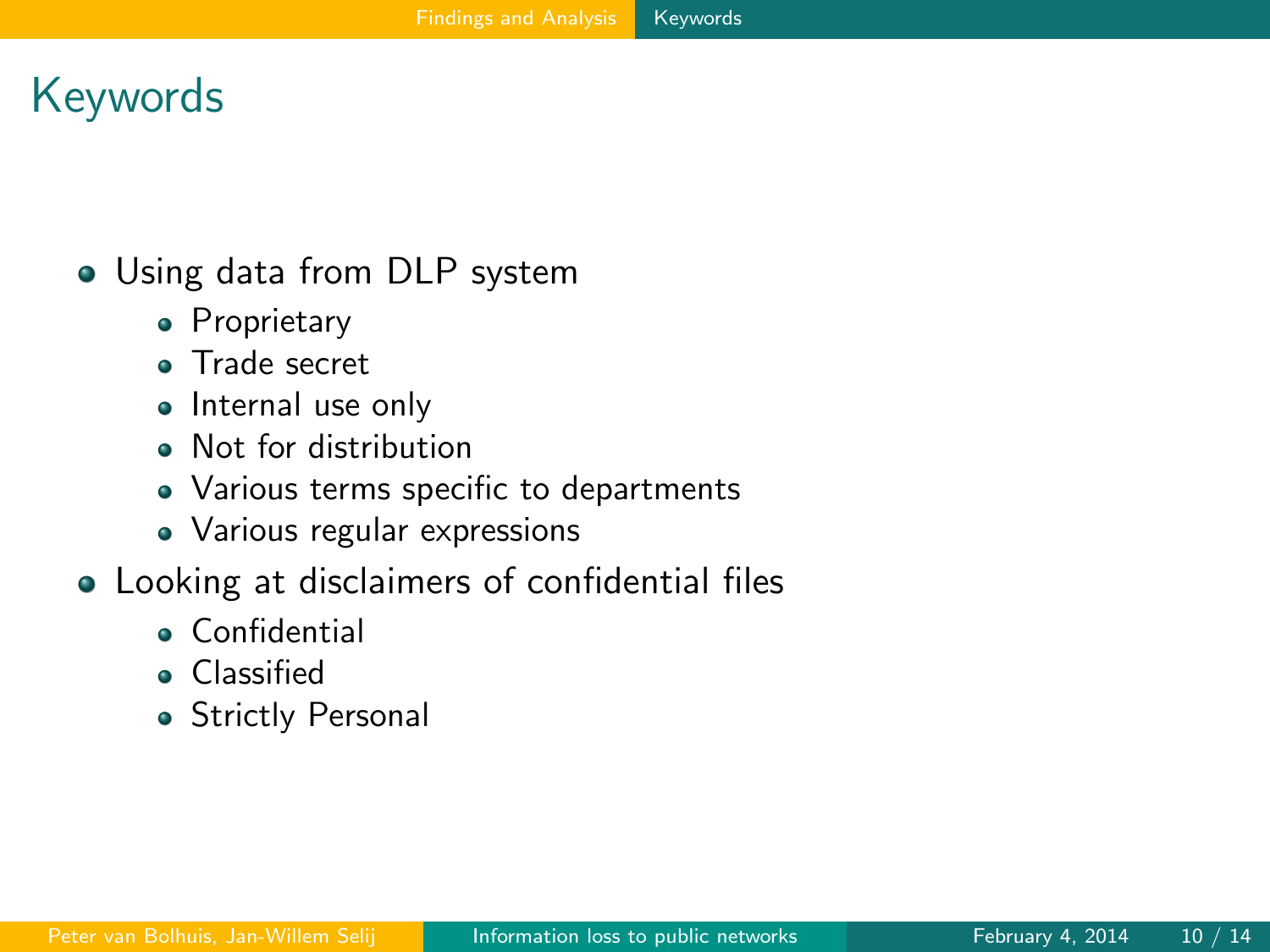Google Hacking

**·** Logical operators

<span id="page-12-0"></span>**•** Special operands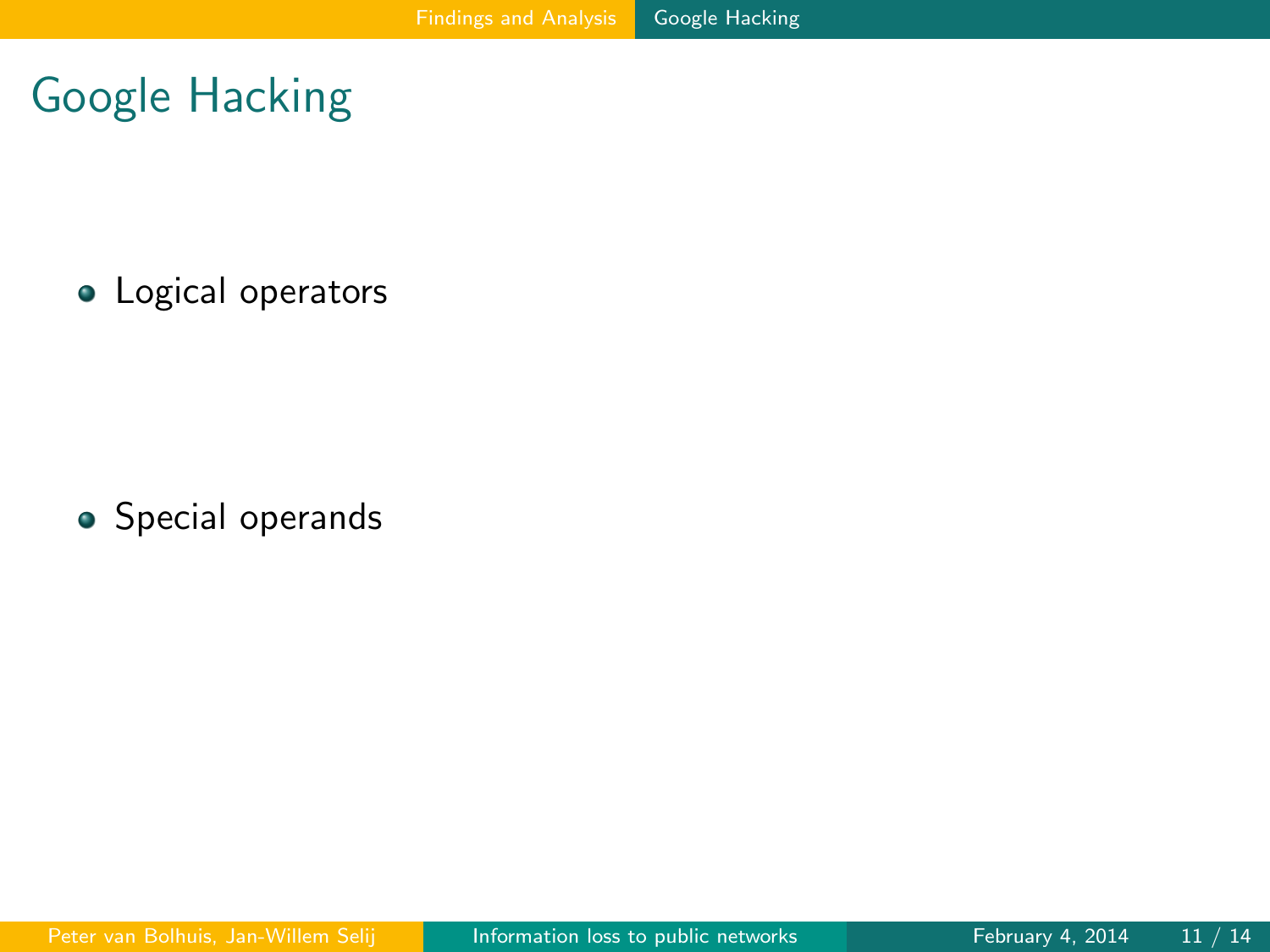# Google Hacking

- **·** Logical operators
	- NOT
	- AND
	- OR
	- Grouping ()
- <span id="page-13-0"></span>**•** Special operands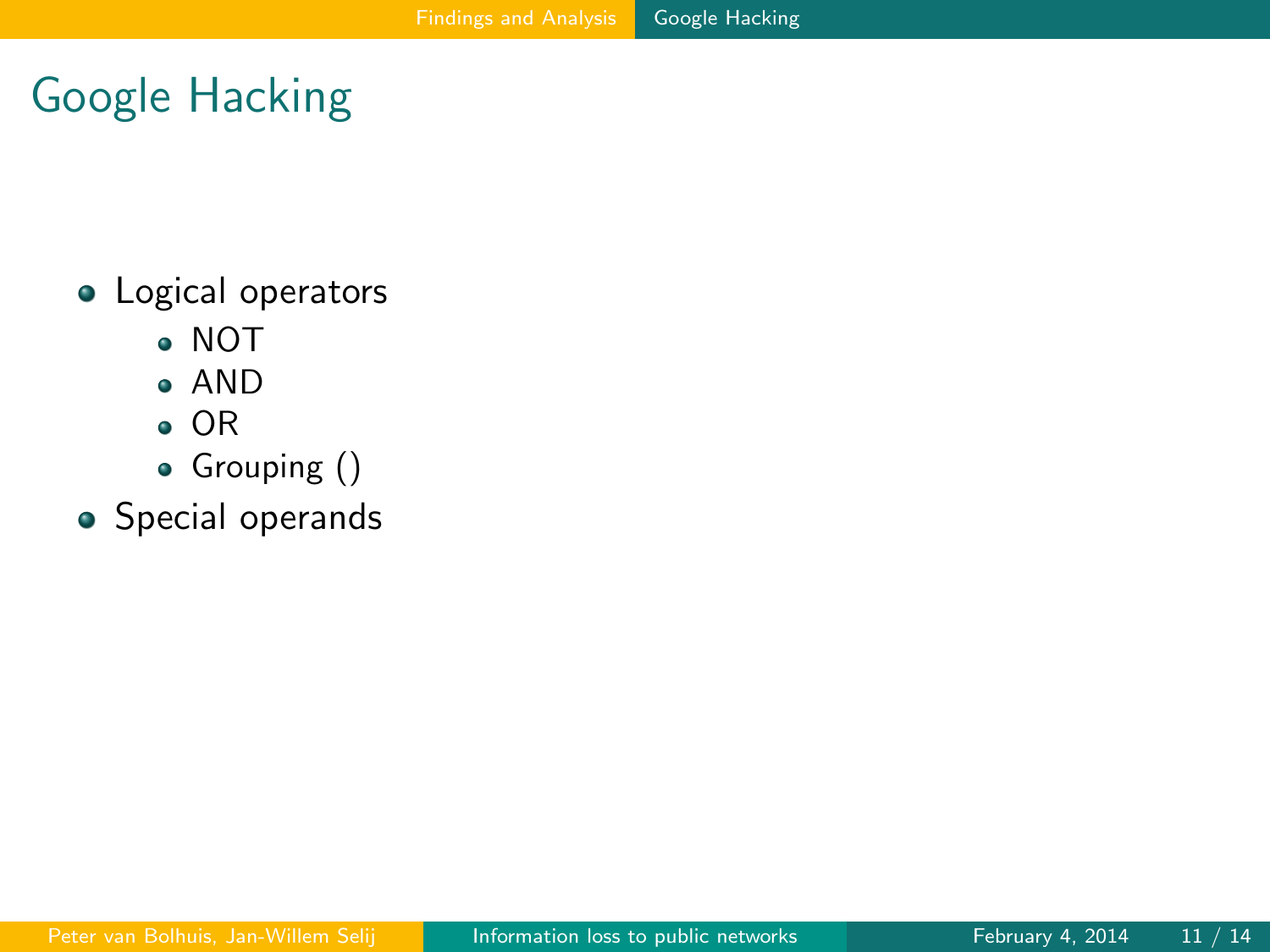# Google Hacking

- **·** Logical operators
	- NOT
	- AND
	- OR
	- Grouping ()
- <span id="page-14-0"></span>**•** Special operands
	- filetype:
	- inurl:
	- intext:
	- $\bullet$  . . .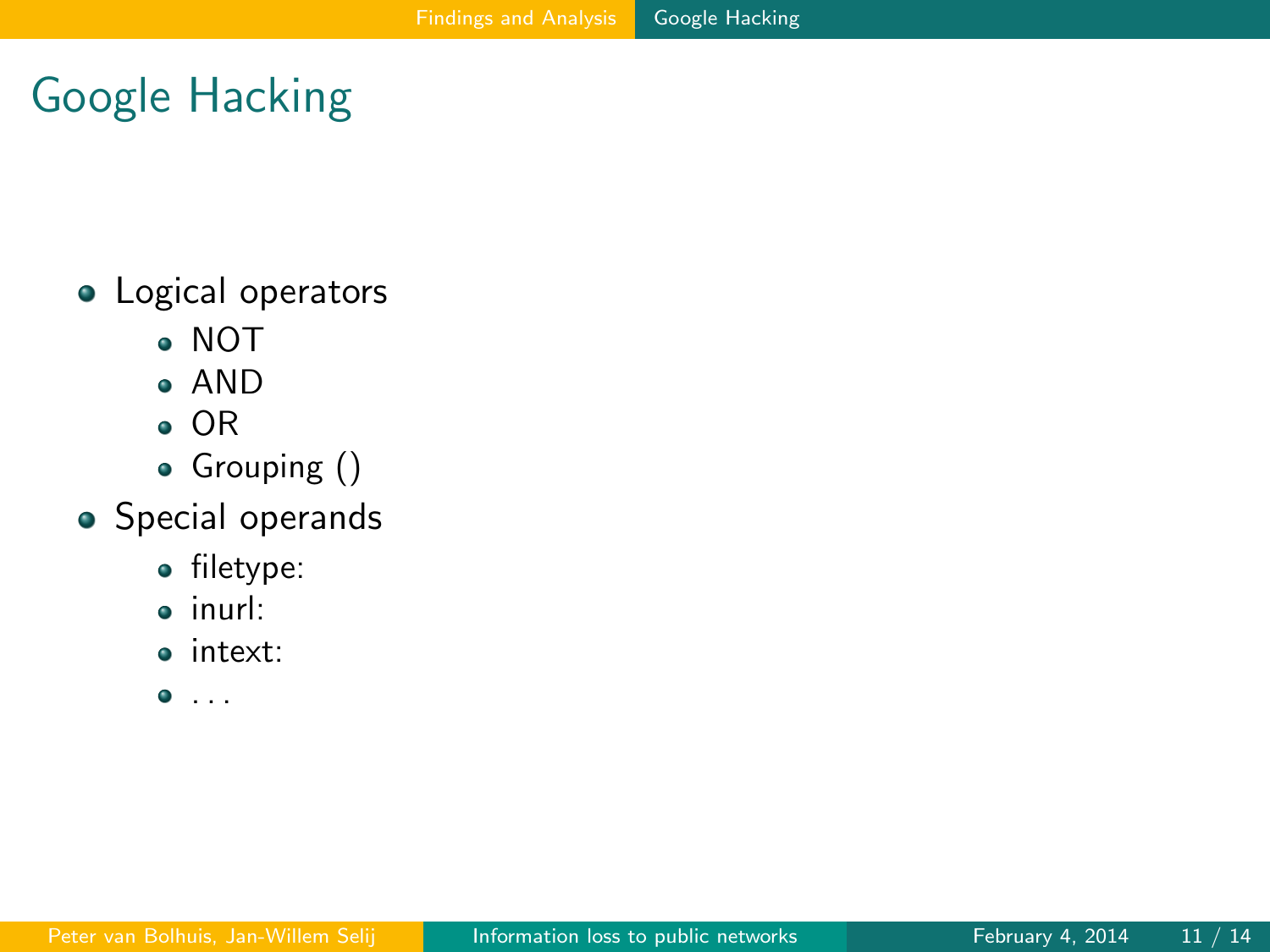## Google Hacking Results

- filetype:doc | filetype:docx | filetype:pdf AND ("abn amro" OR "abnamro") AND (-inurl:abn OR -inurl:abnamro) "overgemaakt op rekeningnummer \*" "Sofinummer"
- <span id="page-15-0"></span>• filetype:doc | filetype:txt | filetype:pdf AND ("abn amro" OR "abnamro") AND (-inurl:abn OR -inurl:abnamro) vertrouwelijk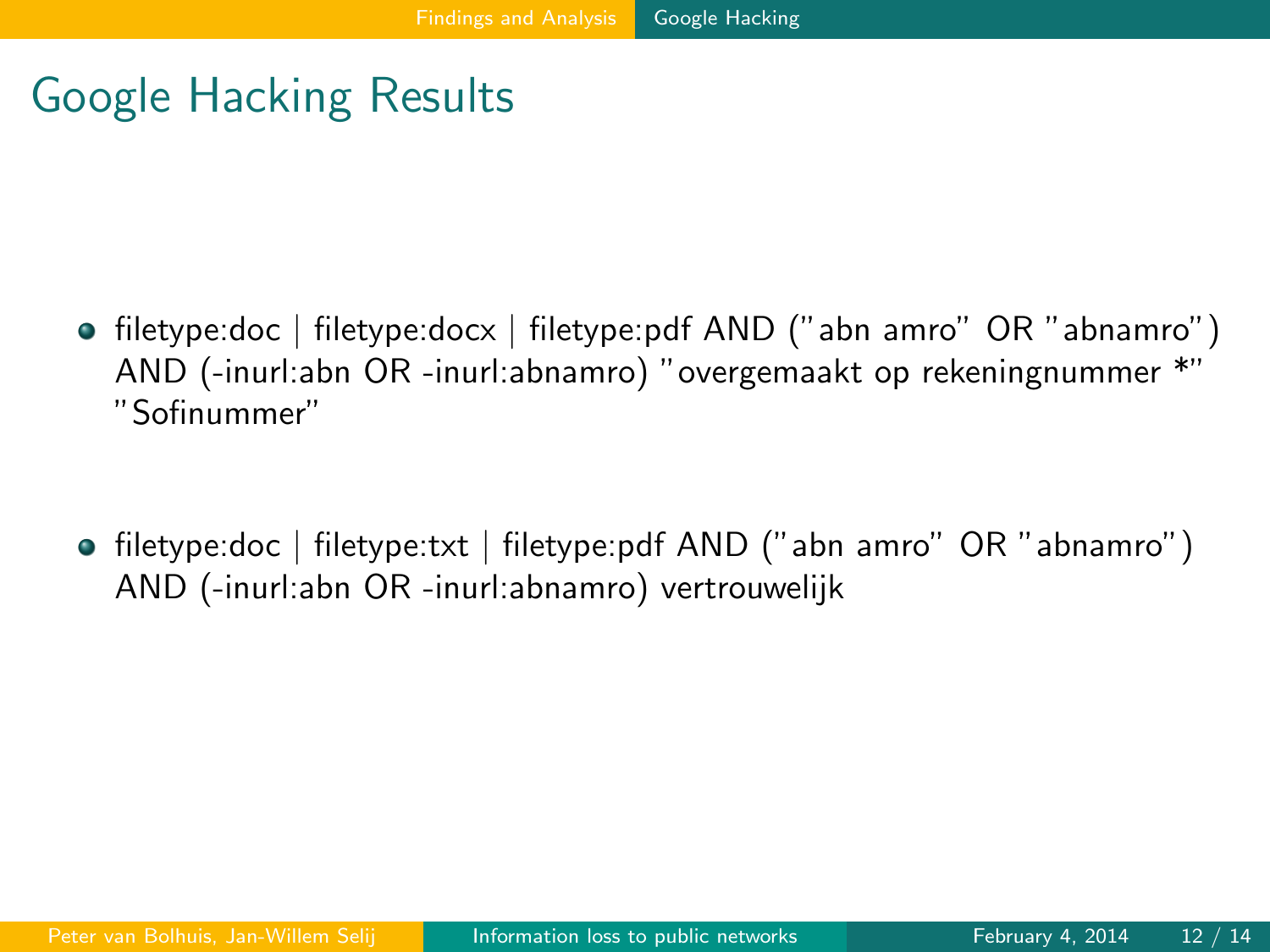## Google Hacking Results

- filetype:doc | filetype:docx | filetype:pdf AND ("abn amro" OR "abnamro") AND (-inurl:abn OR -inurl:abnamro) "overgemaakt op rekeningnummer \*" "Sofinummer"
	- Pension and Salary information
- <span id="page-16-0"></span>• filetype:doc | filetype:txt | filetype:pdf AND ("abn amro" OR "abnamro") AND (-inurl:abn OR -inurl:abnamro) vertrouwelijk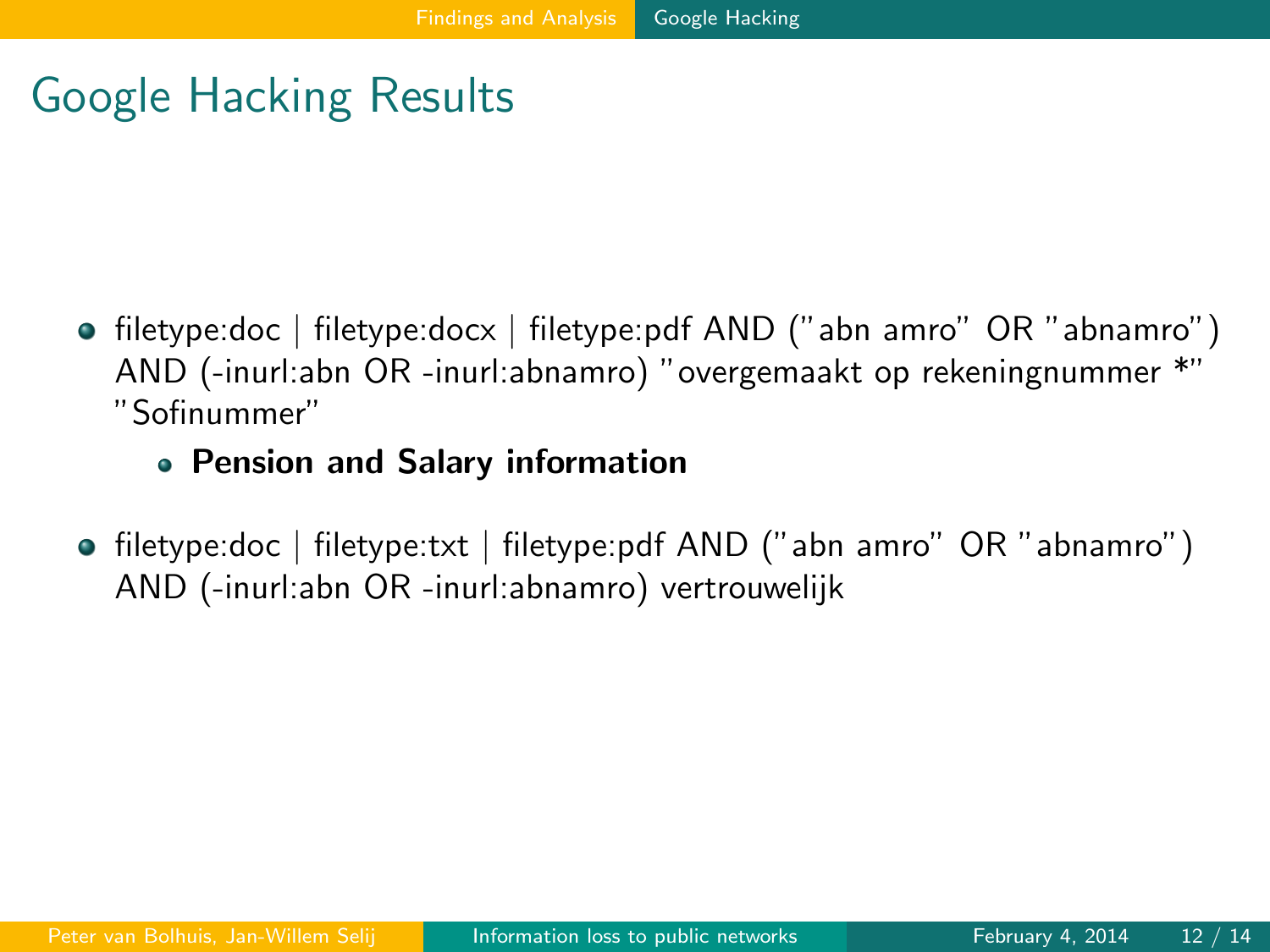# Google Hacking Results

- filetype:doc | filetype:docx | filetype:pdf AND ("abn amro" OR "abnamro") AND (-inurl:abn OR -inurl:abnamro) "overgemaakt op rekeningnummer \*" "Sofinummer"
	- Pension and Salary information
- <span id="page-17-0"></span>filetype:doc | filetype:txt | filetype:pdf AND ("abn amro" OR "abnamro") AND (-inurl:abn OR -inurl:abnamro) vertrouwelijk
	- Confidential documents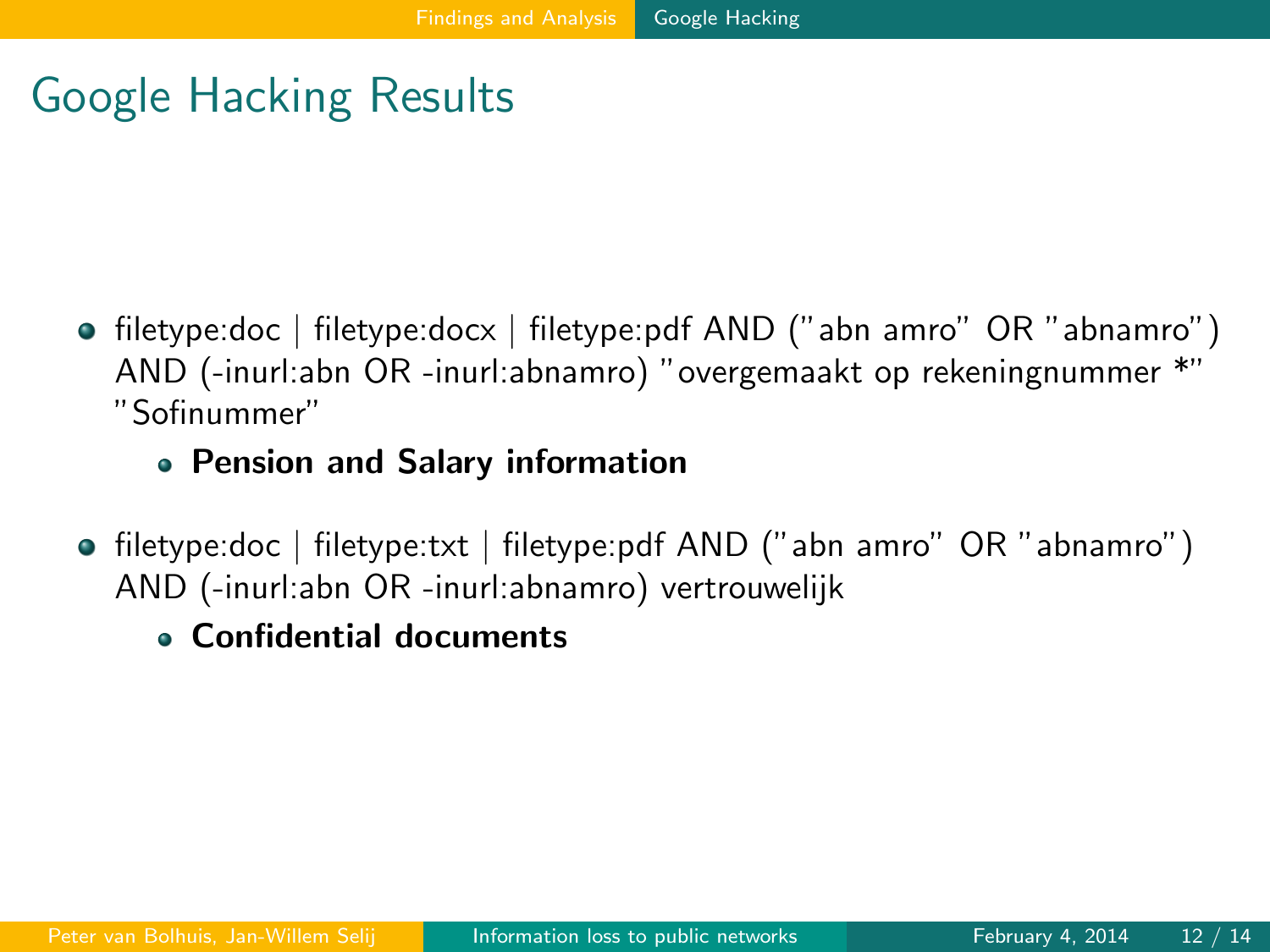# Other Online Detection

- **•** Social networks
- Dropbox
- **Cloud Offices**
- Other file sharing sites
- <span id="page-18-0"></span>• Online text-sharing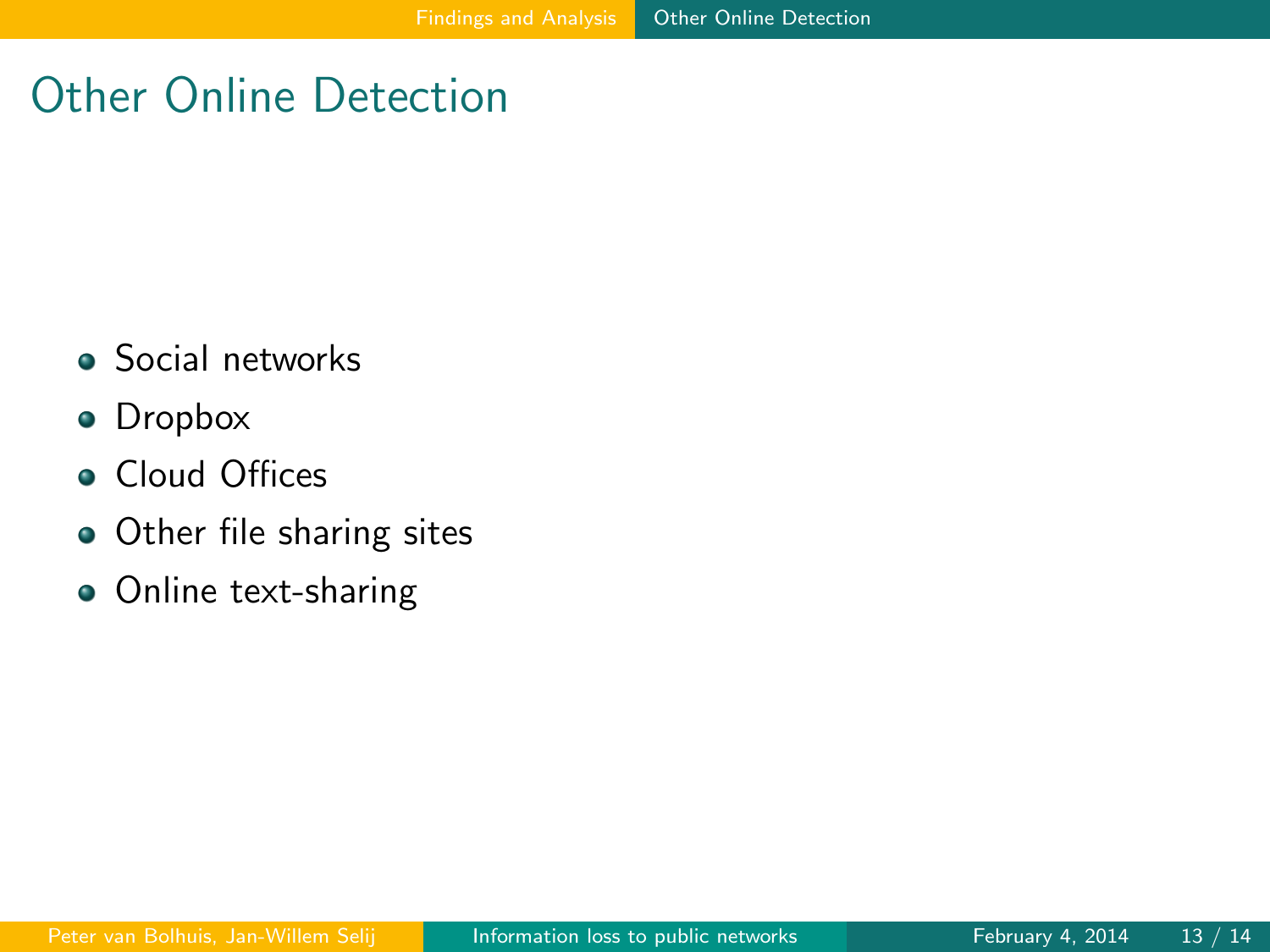#### Conclusion

How can confidential company data efficiently be detected on the most popular services, based on extracted company usage information?

<span id="page-19-0"></span>What online services pose the highest risk for loss of confidential data?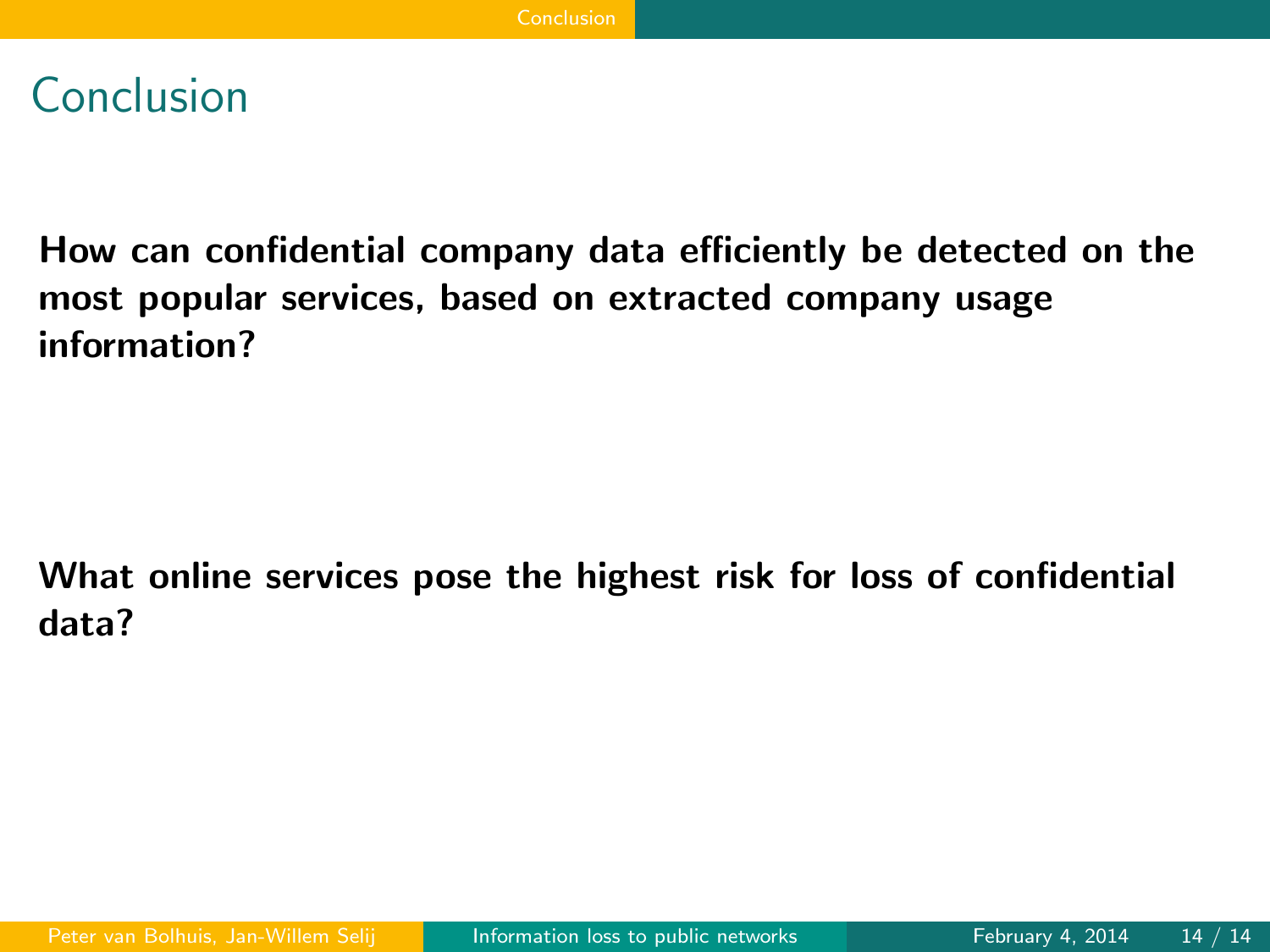#### Conclusion

How can confidential company data efficiently be detected on the most popular services, based on extracted company usage information?

- **•** Encrypted communication
- **Authentication**
- <span id="page-20-0"></span>Other data can most efficiently be detected with Google

What online services pose the highest risk for loss of confidential data?